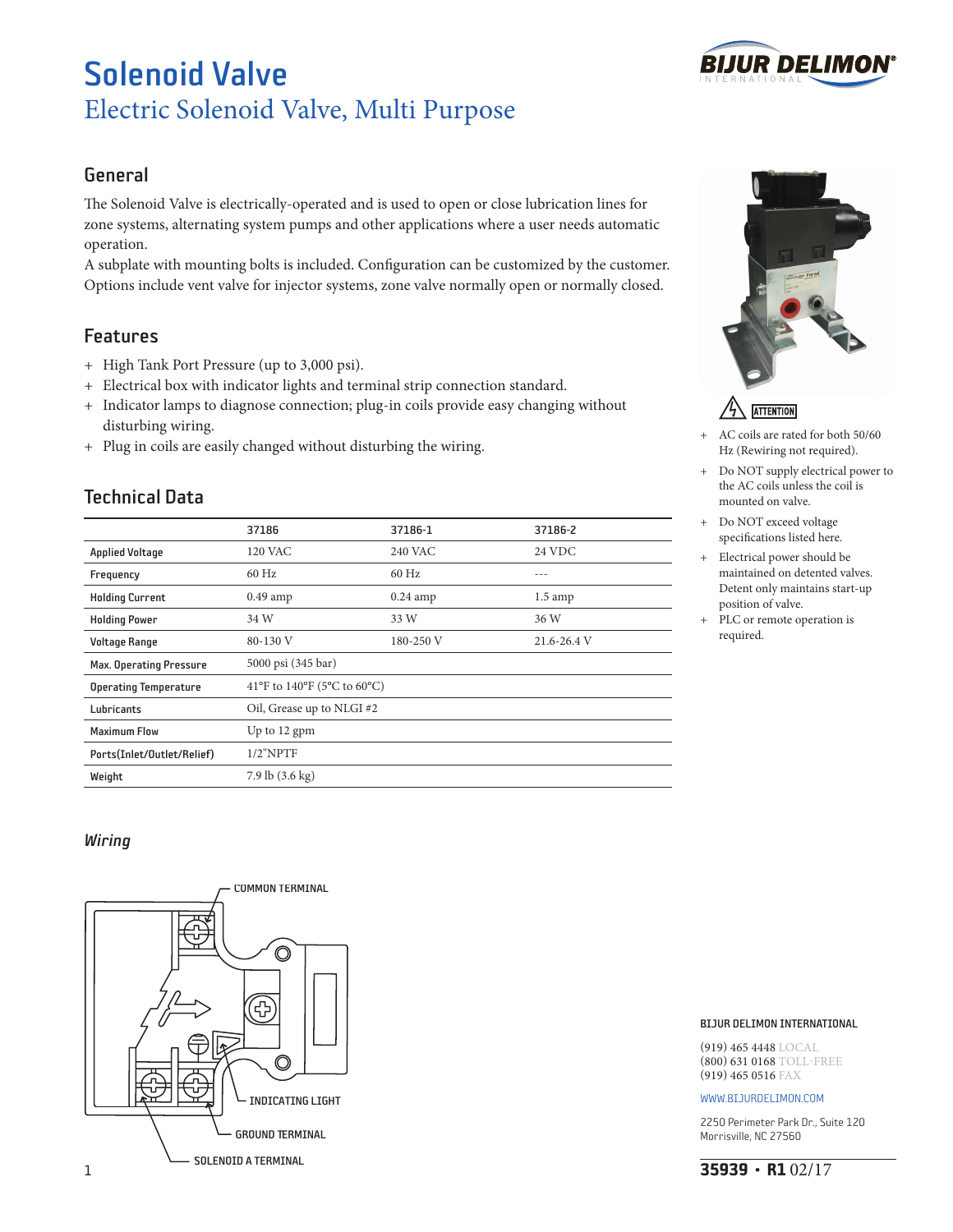

### How To Order

| Name           | <b>Description</b>                  |                                                | Part#        |
|----------------|-------------------------------------|------------------------------------------------|--------------|
| Solenoid Valve | Complete assembly                   | 115 VAC single coil, zoning valve and subplate | 37186*       |
|                |                                     | 230 VAC single coil, zoning valve and subplate | $37186 - 1*$ |
|                |                                     | 24 VDC single coil, zoning valve and subplate  | $37186 - 2*$ |
|                | No subplate                         | 115 VAC single coil and zoning valve           | 39904RC      |
|                |                                     | 230 VAC single coil and zoning valve           | 55073RC      |
|                |                                     | 24 VDC single coil and zoning valve            | 55072        |
|                | * Subplate shipped mounted to valve |                                                |              |

When ordering, specify by name, description and part number, e.g. Solenoid Valve, Complete Assembly, 115 VAC Single Coil, Part #37186.

#### *Accessories*

| Description                       | Part#                |
|-----------------------------------|----------------------|
| Subplate                          | 37147                |
| 115 VAC single coil (replacement) | 39911RC <sup>*</sup> |
| 230 VAC single coil (replacement) | 39912RC $*$          |
| 24 VDC single coil (replacement)  | 39913                |

\* AC valves prior to 2017 may have older AC coils which are now obsolete. These older coils are marked: 3BH-C1/C3(115VAC) or

3BH-C2/C4(230VAC)

Valves fitted with these older obsolete coils should be replaced with a new valve p.n. 39904RC or 55073RC.

## Dimensional Schematics



.<br>150 RFI  $\varphi$  $\circledcirc$  $\odot$  $\odot$  $\circledcirc$ C

# BIJUR DELIMON INTERNATIONAL

(919) 465 4448 LOCAL (800) 631 0168 TOLL-FREE (919) 465 0516 FAX

#### WWW.BIJURDELIMON.COM

2250 Perimeter Park Dr., Suite 120 Morrisville, NC 27560

#### 2 **35939 • R1** 02/17